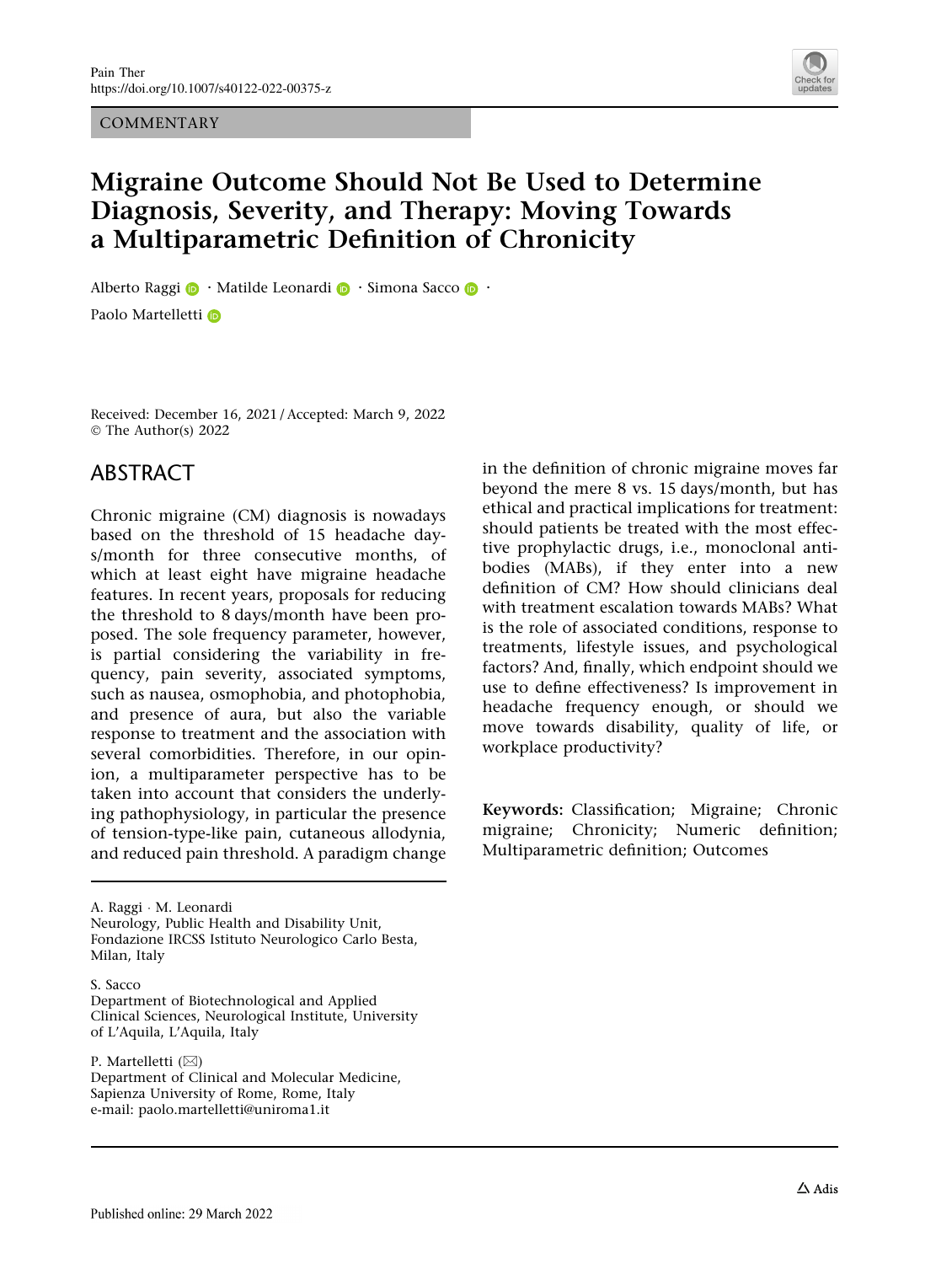#### Key Summary Points

The definition of chronic migraine (CM) is based upon frequency of headache over a 3-month period and a proposal to move from 15 to 8 days has been made.

Migraine is subject to variations related to frequency and clinical features which might predispose to a chronification pattern.

The mechanism of chronification is better captured by changes in clinical features rather than headache frequency, the most evident being the presence of tension-type headache (TTH)-like pain, cutaneous allodynia, and reduced pain threshold.

Therefore, if a revision of CM criteria is to be made, then a multiparameter approach is warranted.

# INTRODUCTION

The third version of the International Classification of Headache Disorders (ICHD-3) sets the threshold of 15 headache days/month for three consecutive months for the definition of chronic migraine (CM), provided that at least eight of these days have migraine headache features [\[1](#page-5-0)]. CM is a burdensome condition, associated with high level of disability, low levels of quality of life (QoL), relevant comorbidities, and increased costs [[2](#page-5-0)[–7\]](#page-6-0). Compared to the episodic counterpart, i.e., migraine with up to 14 days of headache per month, it has been postulated to be a much burdensome condition, associated with higher levels of disability and reduced quality of life, reduced productivity and higher unemployment status, as well as higher healthcare resource use [[8–21\]](#page-6-0).

#### COMPLIANCE WITH ETHICS GUIDELINES

This article is based on previously conducted studies and does not contain any new studies with human participants or animals performed by any of the authors.

## DEFINING THE TEMPORAL EVOLUTION OF MIGRAINE

Different definitions of migraine severity based on frequency exist. CM is clearly defined upon the presence of 15 days of headache or more, and is recognized so by the ICHD-3, but among the so-called episodic forms, two different subgroups are sometimes defined: high-frequency episodic migraine (HFEM) and low-frequency episodic migraine (LFEM), the former being used for patients with 8–14 days/month and the latter for patients with fewer than seven. These two conditions, although not formally recognized by the ICHD-3, are of clinical interest, as the variability of migraine headache frequency constitutes an ''alarm bell'' for the risk of chronification. In fact, patients with 8–14 migraine headache days per month are particularly susceptible to the risk of overusing medication, a major cause of headache chronification, and cephalalgiaphobia, a peculiar feature of patients with migraine associated with anxiety, depression, and increase medication intake, which is in turn associated with the frequency of migraine episodes [\[22](#page-6-0), [23](#page-6-0)]. It has, however, to be noted that such an 8-day threshold is not formal. It has been in use since middle of the decade beginning in 2010 (e.g., in 2015 in the phase 2b trial of TEV-48125 [\[24\]](#page-6-0)), but in previous years the threshold has been set at 10 days, e.g., in the American Migraine Prevalence and Prevention Study [\[25\]](#page-6-0).

Recently, two different manuscripts suggested the inadequacy of the 15-day threshold for the definition of CM [\[26](#page-7-0), [27](#page-7-0)] and suggested that 8 days/month would be a new and more adequate threshold for the definition of CM. Much of the argument behind this proposal is based on the lack of difference, regarding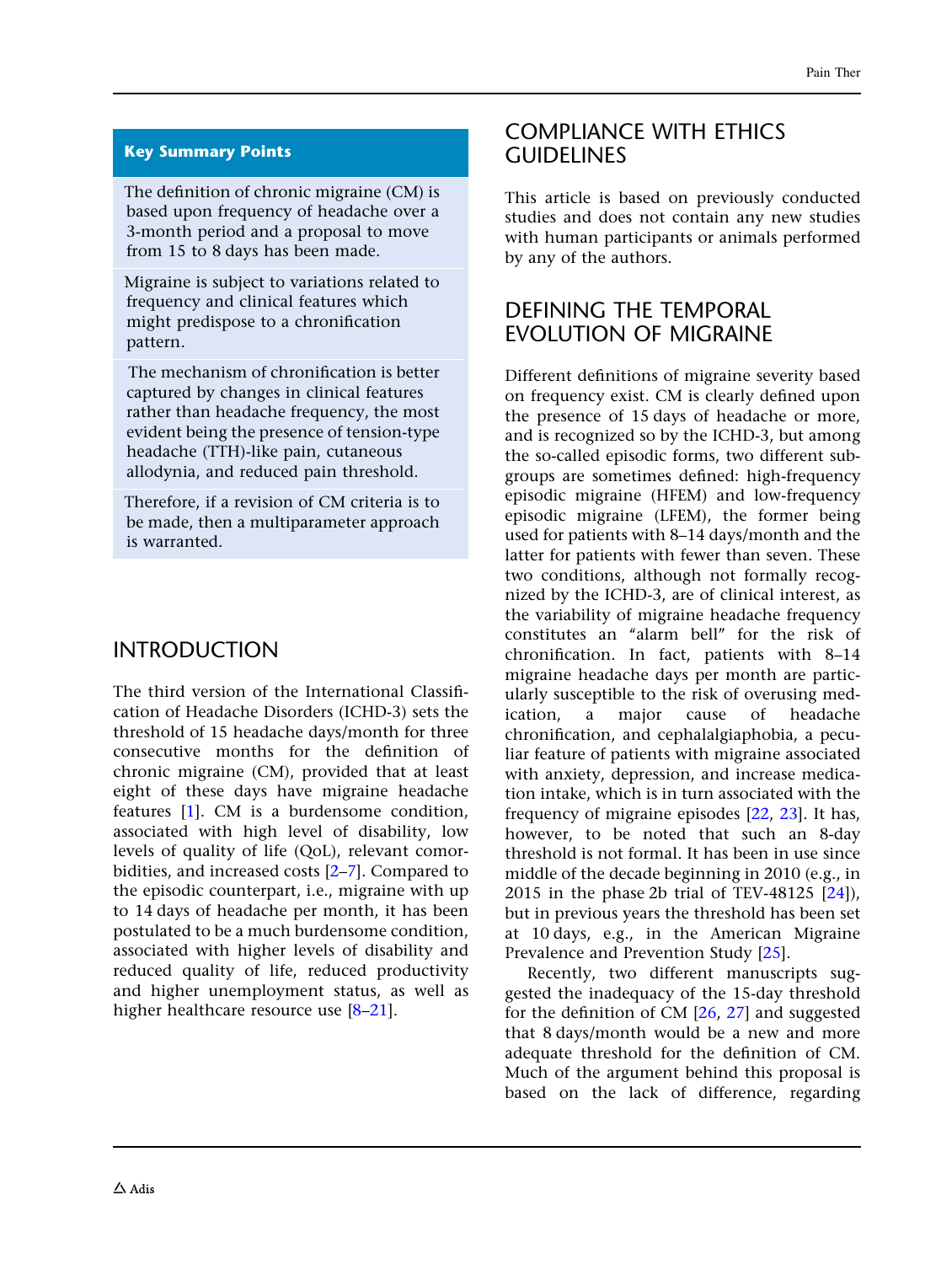migraine impact, observed between patients with 8–14 and 15–23 days/month. Ishii and colleagues [\[27\]](#page-7-0) performed a comparative analysis on a subset of records included in the American Registry for Migraine Research, a longitudinal patient registry established by the American Migraine Foundation. The authors extracted records referred to the subset of patients with migraine who were included in the registry between February 2016 and March 2020 and who completed the migraine disability assessment (MIDAS) (836 out of 1780), and divided the selected sample on the basis of migraine headache frequency: up to 7, 8–14, 15–23, and more than 24 days/month. Their results show a lack of difference between patients with 8–14 and 15–23 days for absenteeism, presenteeism, overall work productivity impairment, total activity impairment (i.e., general disability), and pain interference. No difference was shown for the MIDAS [\[28\]](#page-7-0), which is not surprising considering that it is basically collinear to headache frequency, whereas the post hoc tests for anxiety and disability were not carried out. On the basis of these results, the authors suggest that—since no difference in the impact of migraine was observed between patients with 8–14 and 15–23 days/month—diagnosis of CM should use 8 days/month as a threshold, with the clear implication of extending the treatments that are nowadays dedicated to patients with a diagnosis of CM based upon the ICHD-3 to those patients with migraine with eight or more headaches per month.

## INADEQUACY OF MOVING THE SOLE FREQUENCY BAR

Some issues related to the sole frequency parameter, however, deserve a comment. First, the sample was extracted ad hoc and no a priori statistical sample size calculation was performed; this implies that risk of an inadequate sample on which to draw conclusions is relevant. Second, migraine is known to be variable over time in terms of frequency and pain intensity, as well as in terms of frequency of migraine-like episodes which, compared to

those with the features of tension-type headache (TTH), are more disabling, as well as in terms of response to acute treatment. What is not clearly stated is the amount of headache days with migraine-like and TTH-like features: the possibility that patients with migraine and 8–14 days/month of frequency might have the same (if not higher) number of migraine-like episodes compared to those with 15–23 cannot be excluded. Similarly, patients with CM might show lower disability and impact compare to those with HFEM if they have a better response to acute treatment. Third, hemiplegic migraine (ICHD-3 code 1.2.3) is a subtype of migraine with aura: the rationale for excluding these cases (i.e., they are too disabling irrespective of headaches frequency), although rare, is not in line with the overall aim to address differences in migraine-related impact as a driver to propose an update of diagnostic criteria. Fourth, the frequency of headaches is reported as ''on a monthly basis''. What is not clearly reported in the manuscript is how it was determined, i.e., on the basis of the last month before inclusion or as an average of the last trimester. And, if based on the last trimester, was it determined on the basis of MIDAS item referred to headache frequency or on the basis of structured headache diaries? This is not irrelevant, not only because of the aforementioned variability in frequency but also because of recall bias: this is a concern for frequent headaches, and the MIDAS adequacy in patients with CM has already been questioned [[29](#page-7-0)] because of the likelihood of recall bias and the tendency of reporting answers using multiples by five, i.e., "rounding up'' to 5, 10, 15 and so on in their responses. The reasons for these differences in reporting might be due, as also postulated by Stewart at the time of MIDAS development [\[28\]](#page-7-0), to the way in which pain experience is recalled in relation to its frequency and intensity. They hypothesized that a pattern that is constant over time can be recalled as a general impression, rather than as a series of single events: in the former case, headache frequency is encoded as a semantic memory; in the latter case, headache frequency is encoded as an episodic memory. Clearly, the occurrence of specific events—such as the presence of few days with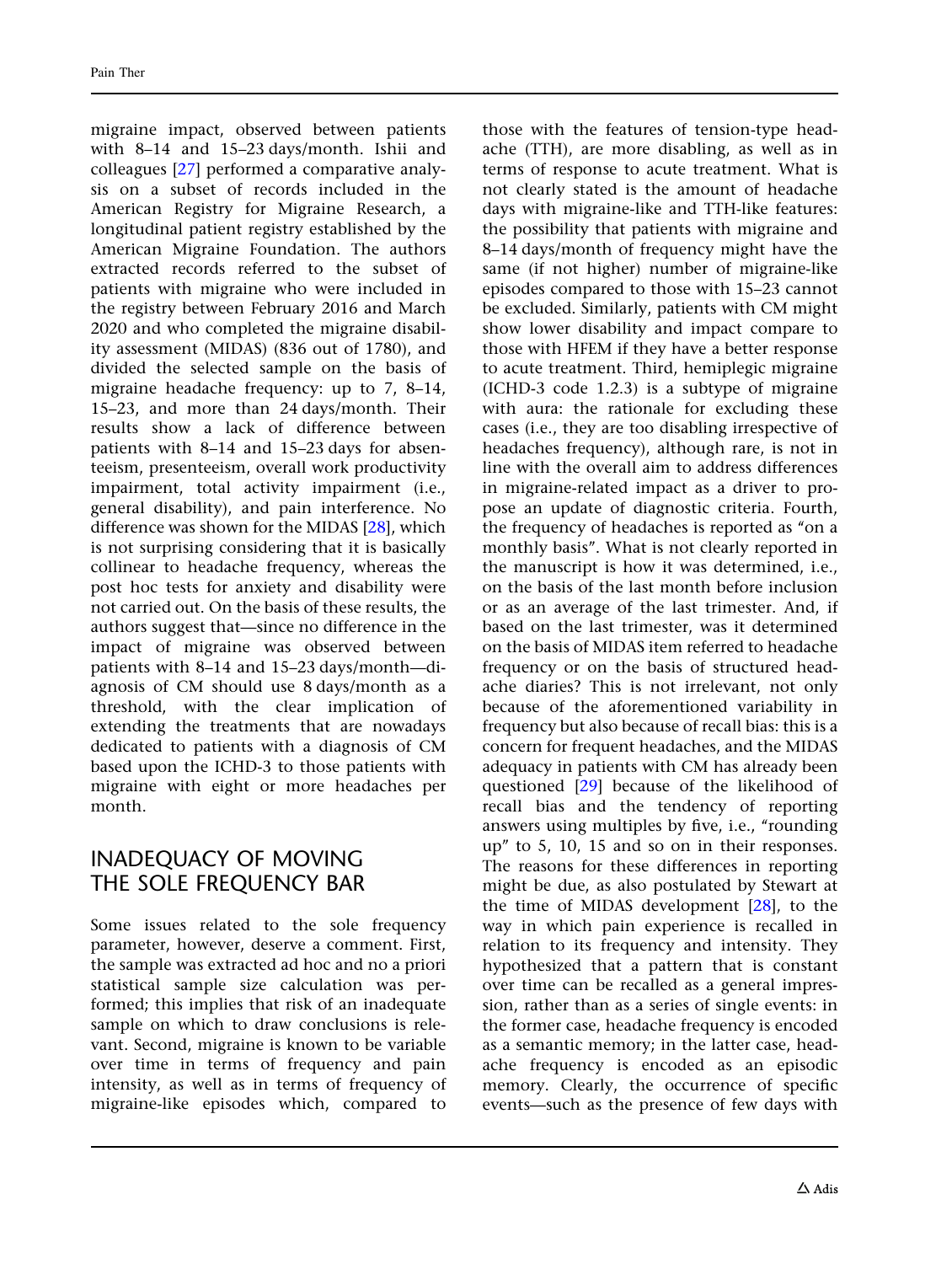very intense pain out of a large amount of moderate ones—might alter such a constant pattern.

The diagnosis of CM, as contrasted to that of HFEM or LFEM, should be based upon clinical features of the disease. In a condition such as migraine—which is characterized by variability in frequency, pain severity, associated symptoms of nausea, osmophobia, and photophobia, presence of aura, variable response to treatment, and finally several comorbidities [[30](#page-7-0)] the frequency of headaches alone may predict disease outcome in a partial way: therefore, the underlying pathophysiology should be taken into adequate consideration. As shown in a narrative review, the number of domains in which migraine exerts its effects is wide and the burden or impact of disease is dependent on the "activity profile" and on demographic issues of each patient (i.e., a working female mother of two sons will likely experience higher burden than a non-working women of the same age or a woman with no sons), and that there is a tendency towards worse outcomes consistently with higher headache frequency [[31](#page-7-0)]: for most studies this means higher scores on MIDAS [[28](#page-7-0)] or the six-item headache impact test (HIT-6) [\[32\]](#page-7-0), which are used in the vast majority of migraine research [[33](#page-7-0)].

## SETTING A MULTIPARAMETRIC DEFINITION OF CHRONICITY

If a revision of the way in which migraine is categorized must be carried out, then extensive collaborative research is warranted which includes different perspectives, and not only a mere issue of migraine headache days. In fact, fluctuations of headache frequency are common in patients with migraine which makes it complex to define borders [[34](#page-7-0)] and, at the same time, the role of medication overuse and use of prophylaxis cannot be ignored. Progression to CM is often associated with medication overuse and, at the same time, most patients with CM remit towards an episodic pattern following medical prophylaxis [[35\]](#page-7-0) at least in the short term. This is, however, not valid for everyone as relapses into CM or withdrawal failure might be

quite common [[36\]](#page-7-0), which further on shows how relevant fluctuations are among patients with migraine. Such an aspect contains a relevant risk: incorrect identification of patients for whom the clinical status deserves attention.

In our opinion, the mechanism of chronification is better captured by changes in clinical features rather than headache frequency, the most evident being the presence of TTH-like pain, cutaneous allodynia, and reduced pain threshold. CM shares with TTH the activation of the trigeminal nucleus caudalis [[37](#page-7-0)]. The activation of the trigeminal nucleus, driven by the peripheral sensitization of the dural, pial, and meningeal arteries, is deemed to be an important mechanism of migraine pathogenesis [\[38\]](#page-7-0), and it is produced in a way that is like TTH myofascial trigger points. It has moreover been hypothesized that TTH-like episodes in patients with CM might be mild migraine headaches without accompanying symptoms of nausea, phonophobia, and photophobia: their response to triptans and the overuse of medications may explain the emergence of TTH-like headaches and their increase in frequency [[37](#page-7-0)]. The process of chronification is finally associated with pain sensitization which, in turn, determines decreased pain threshold. The derangement of top-down pain induces increased susceptibility to external noxious stimuli, and aggravates the trigeminal sensitization, thus generating a vicious cycle [\[39\]](#page-7-0). The effect of such pathophysiological changes is usually a fluctuating increase in headache frequency: so, the ''trend'' has to be observed. In this sense, the proposals recently made by Chalmer and colleagues and by Ishii and colleagues [\[26,](#page-7-0) [27](#page-7-0)] are partial as they are based on a cross-sectional evaluation: the patients that they identified as potentially new cases of CM (i.e., those commonly addressed as HFEM) might be more or less stable in that pattern, or might be in a phase of increase in frequency or in a decreasing one. Tracking the point is essential because diagnosis and trend leads to treatment considerations.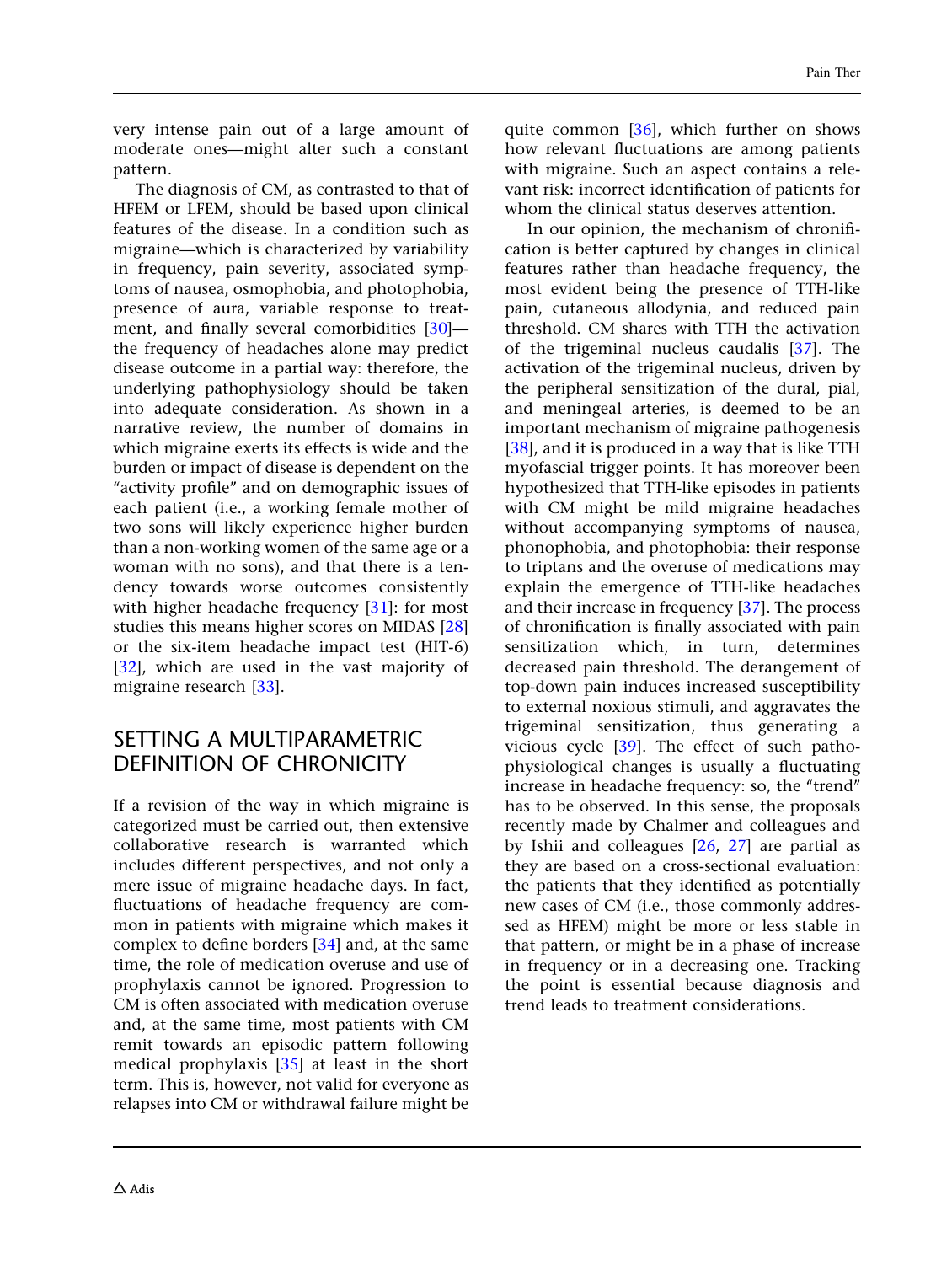# CHANGING WAY OF LOOKING AT THINGS

The last implication is related to the availability of prophylaxis. Recent years have seen new specific treatments based on calcitonin generelated peptide monoclonal antibodies (CGRP(r)-MAb) enter the market. Such treatments showed great efficacy in clinical trials and effectiveness in real life, too [\[40,](#page-7-0) [41](#page-7-0)]. They have therefore the potential to positively impact on a significant portion of patients with migraine. However, the high cost of such therapies (which exceed US \$8000 per year [[42](#page-7-0)]) might limit their widespread applicability to patients [\[43\]](#page-7-0), and an indirect comparison between CGRP(r)-MAb and "traditional" therapies does not seem to support the possibility for a complete paradigm shift in treatment, as shown in a recent review by Vandervorst and colleagues [[44](#page-7-0)]. The authors conclude that the efficacy of CGRP(r)-MAb is comparable to that of traditional preventive drugs—namely candesartan, topiramate, valproate, beta-blockers, amitriptyline, and onabotulinumtoxinA—but with a more favorable safety profile. Such a result is based on available clinical trials, whereas the impact of such treatments in terms of clinical response in real life is in its infancy. To the best of our knowledge, one phase IV trial compared erenumab and topiramate in a 1:1 double-blind randomized controlled trial: patients with four or more migraine headaches per month were randomized to subcutaneous administration of erenumab (70 or 140 mg/month) plus oral administration of topiramate placebo, or to oral administration of topiramate (50–100 mg/day) plus subcutaneous administration of erenumab placebo. The results showed a better outcome among those receiving erenumbab as active compound: they reported lower discontinuation rates (10.6% vs. 38.9%) and higher rates of at least 50% reduction in monthly migraines compared to baseline (55.4% vs. 31.2%) [\[45\]](#page-7-0). Large studies comparing different compounds in patients with different types of migraine are therefore needed.

Any change in the current definition may favor treatment escalation to the new drugs. However, a mere consideration of the frequency may be reductive and other issues such as previous failure of previous preventatives, which therefore impacts on the burden of migraine, are of importance to select the population of patients who is more in need of access to the more expensive drugs. Recently, the European Headache Federation together with the European Migraine and Headache Alliance proposed to use the label "resistant migraine" for those patients with at least eight debilitating migraine days and inadequate response, or contraindication, to at least three classes of migraine preventatives [\[46\]](#page-8-0). As further shown by the Burden and Attitude to Resistant and Refractory migraine study, resistant migraine is a common problem met by those who are involved in headache care, irrespective of the setting [[47](#page-8-0)]. Contrasted with these difficult to treat patients, which might fall into the episodic or chronic patterns, there are also some patients with CM or HFEM who show a favorable profile. They are usually seen in clinical practice as those who progressed into CM or HFEM from a lower episodic pattern but were never prescribed prophylaxis and respond well to traditional, oral preventatives. Those patients should be offered advice on treatment and lifestyle—e.g., stress, bad posture, physical inactivity, sleep hygiene, poor diet, and excess use of digital technology [\[48\]](#page-8-0)—but clearly should not be considered in need of advanced treatments.

# CONCLUDING REMARKS

A paradigm shift in the definition of chronic migraine moves far beyond the mere 8 vs. 15 days/month, but it has profound implications for treatment. Such implications are open to ethical and practical issues: should patients be treated with the most effective prophylactic drugs, i.e., CGRP(r)-MAb, if they enter into a new definition of CM, or based upon cost-effectiveness and effectiveness–safety profiles? How should clinicians deal with treatment escalation from traditional oral prophylaxis towards MABs? What kind of role do associated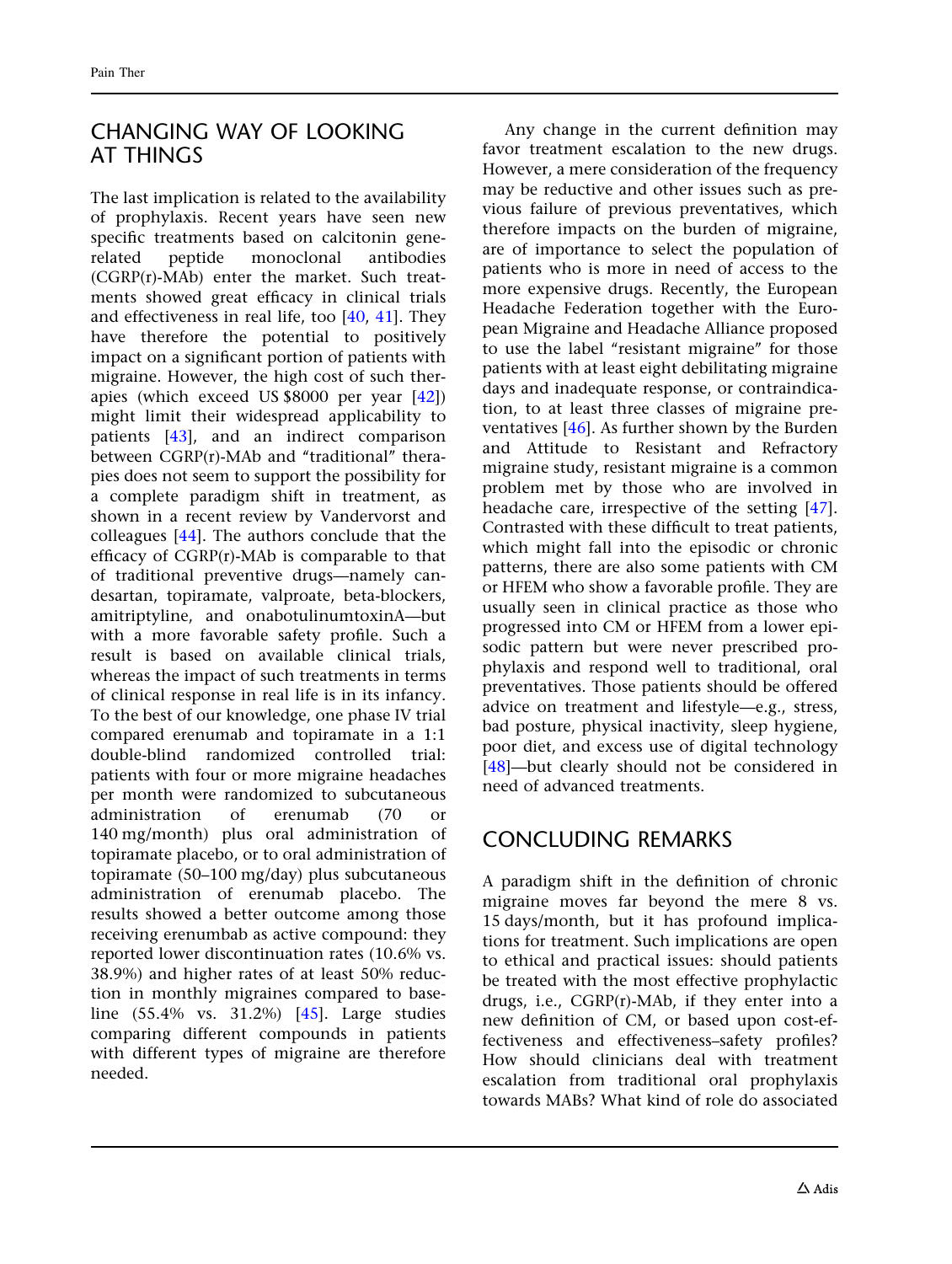<span id="page-5-0"></span>conditions, response to acute and prophylactic treatments, as well as lifestyle issues and psychological factors have? And, finally, which endpoint should we use to define effectiveness: improvement in headache frequency, in functioning, disability, quality of life, or workplace productivity? These are the questions we have to face in the near future [[48](#page-8-0)].

#### ACKNOWLEDGEMENTS

Funding. No funding or sponsorship was received for this study or publication of this article.

Authorship. All named authors meet the International Committee of Medical Journal Editors (ICMJE) criteria for authorship for this article, take responsibility for the integrity of the work as a whole, and have given their approval for this version to be published.

Author Contributions. Conceptualization: Paolo Martelletti; Writing - original draft preparation: Alberto Raggi; Writing – review and editing: Matilde Leonardi and Simona Sacco; Supervision: Paolo Martelletti.

Disclosures. Alberto Raggi, Matilde Leonardi, Simona Sacco, and Paolo Martelletti have nothing to disclose.

Compliance with Ethics Guidelines. This article is based on previously conducted studies and does not contain any new studies with human participants or animals performed by any of the authors.

Data Availability. Data sharing is not applicable to this article as no datasets were generated or analyzed during the current study.

Open Access. This article is licensed under a Creative Commons Attribution-Non-Commercial 4.0 International License, which permits any non-commercial use, sharing, adaptation, distribution and reproduction in any medium or format, as long as you give

appropriate credit to the original author(s) and the source, provide a link to the Creative Commons licence, and indicate if changes were made. The images or other third party material in this article are included in the article's Creative Commons licence, unless indicated otherwise in a credit line to the material. If material is not included in the article's Creative Commons licence and your intended use is not permitted by statutory regulation or exceeds the permitted use, you will need to obtain permission directly from the copyright holder. To view a copy of this licence, visit [http://](http://creativecommons.org/licenses/by-nc/4.0/) [creativecommons.org/licenses/by-nc/4.0/](http://creativecommons.org/licenses/by-nc/4.0/).

#### **REFERENCES**

- 1. Headache Classification Committee of the International Headache Society (IHS). The International Classification of Headache Disorders, 3rd edition. Cephalalgia. 2018;38(1):1–211. [https://doi.org/10.](https://doi.org/10.1177/0333102417738202) [1177/0333102417738202.](https://doi.org/10.1177/0333102417738202)
- 2. Lantéri-Minet M, Duru G, Mudge M, Cottrell S. Quality of life impairment, disability and economic burden associated with chronic daily headache, focusing on chronic migraine with or without medication overuse: a systematic review. Cephalalgia. 2011;31(7):837–50. [https://doi.org/10.1177/](https://doi.org/10.1177/0333102411398400) [0333102411398400.](https://doi.org/10.1177/0333102411398400)
- 3. Mercante JP, Bernik MA, Zukerman-Guendler V, Zukerman E, Kuczynski E, Peres MF. Psychiatric comorbidities decrease quality of life in chronic migraine patients. Arq Neuropsiquiatr. 2007;65(3B):880–4. [https://doi.org/10.1590/s0004-](https://doi.org/10.1590/s0004-282x2007000500031) [282x2007000500031.](https://doi.org/10.1590/s0004-282x2007000500031)
- 4. Seng EK, Buse DC, Klepper JE, et al. Psychological factors associated with chronic migraine and severe migraine-related disability: an observational study in a tertiary headache center. Headache. 2017;57(4):593–604. [https://doi.org/10.1111/head.](https://doi.org/10.1111/head.13021) [13021](https://doi.org/10.1111/head.13021).
- 5. Raggi A, Schiavolin S, Leonardi M, et al. Chronic migraine with medication overuse: association between disability and quality of life measures, and impact of disease on patients' lives. J Neurol Sci. 2015;348(1–2):60–6. [https://doi.org/10.1016/j.jns.](https://doi.org/10.1016/j.jns.2014.11.004) [2014.11.004.](https://doi.org/10.1016/j.jns.2014.11.004)
- 6. D'Amico D, Sansone E, Grazzi L, et al. Multimorbidity in patients with chronic migraine and medication overuse headache. Acta Neurol Scand.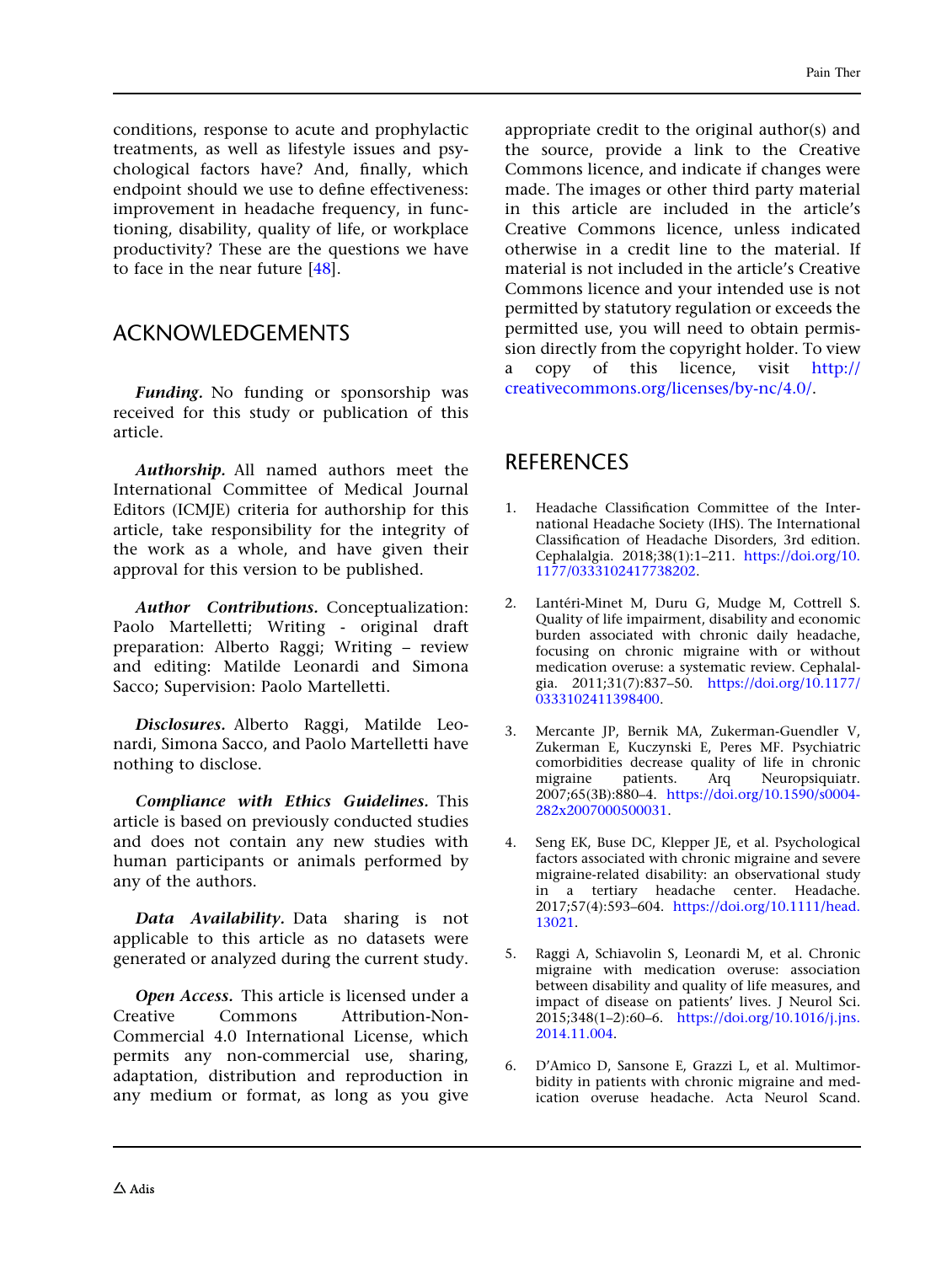<span id="page-6-0"></span>2018;138(6):515–22. [https://doi.org/10.1111/ane.](https://doi.org/10.1111/ane.13014) [13014](https://doi.org/10.1111/ane.13014).

- 7. Raggi A, Leonardi M, Sansone E, Curone M, Grazzi L, D'Amico D. The cost and the value of treatment of medication overuse headache in Italy: a longitudinal study based on patient-derived data. Eur J Neurol. 2020;27(1):62-e1. [https://doi.org/10.1111/](https://doi.org/10.1111/ene.14034) [ene.14034.](https://doi.org/10.1111/ene.14034)
- 8. Lipton RB, Seng EK, Chu MK, et al. The effect of psychiatric comorbidities on headache-related disability in migraine: results from the Chronic Migraine Epidemiology and Outcomes (CaMEO) Study. Headache. 2020;60(8):1683–96. [https://doi.](https://doi.org/10.1111/head.13914) [org/10.1111/head.13914.](https://doi.org/10.1111/head.13914)
- 9. Bagley CL, Rendas-Baum R, Maglinte GA, et al. Validating Migraine-Specific Quality of Life Questionnaire v2.1 in episodic and chronic migraine. Headache. 2012;52(3):409–21. [https://doi.org/10.](https://doi.org/10.1111/j.1526-4610.2011.01997.x) [1111/j.1526-4610.2011.01997.x](https://doi.org/10.1111/j.1526-4610.2011.01997.x).
- 10. Carvalho GF, Chaves TC, Gonçalves MC, et al. Comparison between neck pain disability and cervical range of motion in patients with episodic and chronic migraine: a cross-sectional study. J Manip Physiol Ther. 2014;37(9):641–6. [https://doi.org/10.](https://doi.org/10.1016/j.jmpt.2014.09.002) [1016/j.jmpt.2014.09.002.](https://doi.org/10.1016/j.jmpt.2014.09.002)
- 11. Lipton RB, Manack Adams A, Buse DC, Fanning KM, Reed ML. A Comparison of the Chronic Migraine Epidemiology and Outcomes (CaMEO) Study and American Migraine Prevalence and Prevention (AMPP) Study: demographics and headache-related disability. Headache. 2016;56(8): 1280–9. <https://doi.org/10.1111/head.12878>.
- 12. Canuet L, Ishii R, Fernandez-Concepcion O, Iwase M, Takeda M. Severity of depressive symptoms as predictor of impairment of quality of life in chronic migraine: comparison with episodic migraine. Psychiatry Clin Neurosci. 2008;62(6):738–40. [https://](https://doi.org/10.1111/j.1440-1819.2008.01867.x) [doi.org/10.1111/j.1440-1819.2008.01867.x.](https://doi.org/10.1111/j.1440-1819.2008.01867.x)
- 13. Ferracini GN, Florencio LL, Dach F, et al. Myofascial trigger points and migraine-related disability in women with episodic and chronic migraine. Clin J Pain. 2017;33(2):109–15. [https://doi.org/10.1097/](https://doi.org/10.1097/AJP.0000000000000387) [AJP.0000000000000387.](https://doi.org/10.1097/AJP.0000000000000387)
- 14. D'Amico D, Grazzi L, Usai S, Rigamonti A, Curone M, Bussone G. Disability pattern in chronic migraine with medication overuse: a comparison with migraine without aura. Headache. 2005;45(5): 553–60. [https://doi.org/10.1111/j.1526-4610.2005.](https://doi.org/10.1111/j.1526-4610.2005.05109.x) [05109.x.](https://doi.org/10.1111/j.1526-4610.2005.05109.x)
- 15. D'Amico D, Grazzi L, Curone M, et al. Difficulties in work activities and the pervasive effect over disability in patients with episodic and chronic

migraine. Neurol Sci. 2015;36(Suppl 1):9–11. [https://doi.org/10.1007/s10072-015-2130-4.](https://doi.org/10.1007/s10072-015-2130-4)

- 16. Raggi A, Giovannetti AM, Leonardi M, et al. Disability and mood state in patients with episodic and chronic migraine associated to medication overuse. Neurol Sci. 2012;33(Suppl 1):S169-71. [https://doi.](https://doi.org/10.1007/s10072-012-1076-z) [org/10.1007/s10072-012-1076-z](https://doi.org/10.1007/s10072-012-1076-z).
- 17. Bigal ME, Rapoport AM, Lipton RB, Tepper SJ, Sheftell FD. Assessment of migraine disability using the migraine disability assessment (MIDAS) questionnaire: a comparison of chronic migraine with episodic migraine. Headache. 2003;43(4):336–42. [https://doi.org/10.1046/j.1526-4610.2003.03068.x.](https://doi.org/10.1046/j.1526-4610.2003.03068.x)
- 18. Linde M, Gustavsson A, Stovner LJ, et al. The cost of headache disorders in Europe: the Eurolight project. Eur J Neurol. 2012;19(5):703–11. [https://doi.](https://doi.org/10.1111/j.1468-1331.2011.03612.x) [org/10.1111/j.1468-1331.2011.03612.x.](https://doi.org/10.1111/j.1468-1331.2011.03612.x)
- 19. Lublóy Á. Economic burden of migraine in Latvia and Lithuania: direct and indirect costs. BMC Public Health. 2019;19(1):1242. [https://doi.org/10.](https://doi.org/10.1186/s12889-019-7461-2) [1186/s12889-019-7461-2.](https://doi.org/10.1186/s12889-019-7461-2)
- 20. Stewart WF, Wood GC, Manack A, Varon SF, Buse DC, Lipton RB. Employment and work impact of chronic migraine and episodic migraine. J Occup Environ Med. 2010;52(1):8-14. [https://doi.org/10.](https://doi.org/10.1097/JOM.0b013e3181c1dc56) [1097/JOM.0b013e3181c1dc56](https://doi.org/10.1097/JOM.0b013e3181c1dc56).
- 21. Raggi A, Covelli V, Guastafierro E, et al. Validation of a self-reported instrument to assess work-related difficulties in patients with migraine: the HEAD-WORK questionnaire. J Headache Pain. 2018;19(1): 85. [https://doi.org/10.1186/s10194-018-0914-7.](https://doi.org/10.1186/s10194-018-0914-7)
- 22. Lipton RB. Tracing transformation: chronic migraine classification, progression, and epidemiology. Neurology. 2009;72(5 suppl):S3–7. [https://](https://doi.org/10.1212/WNL.0b013e3181974b19) [doi.org/10.1212/WNL.0b013e3181974b19.](https://doi.org/10.1212/WNL.0b013e3181974b19)
- 23. Giannini G, Zanigni S, Grimaldi D, et al. Cephalalgiophobia as a feature of high-frequency migraine: a pilot study. J Headache Pain. 2018;14(1):49. [https://doi.org/10.1186/1129-2377-](https://doi.org/10.1186/1129-2377-14-49) [14-49](https://doi.org/10.1186/1129-2377-14-49).
- 24. Bigal ME, Dodick DW, Rapoport AM, et al. Safety, tolerability, and efficacy of TEV-48125 for preventive treatment of high-frequency episodic migraine: a multicentre, randomised, double-blind, placebocontrolled, phase 2b study. Lancet Neurol. 2015;14(11):1081–90. [https://doi.org/10.1016/](https://doi.org/10.1016/S1474-4422(15)00249-5) [S1474-4422\(15\)00249-5.](https://doi.org/10.1016/S1474-4422(15)00249-5)
- 25. Buse DC, Serrano D, Reed ML, et al. Adding additional acute medications to a triptan regimen for migraine and observed changes in headache-related disability: results from the American Migraine Prevalence and Prevention (AMPP) Study.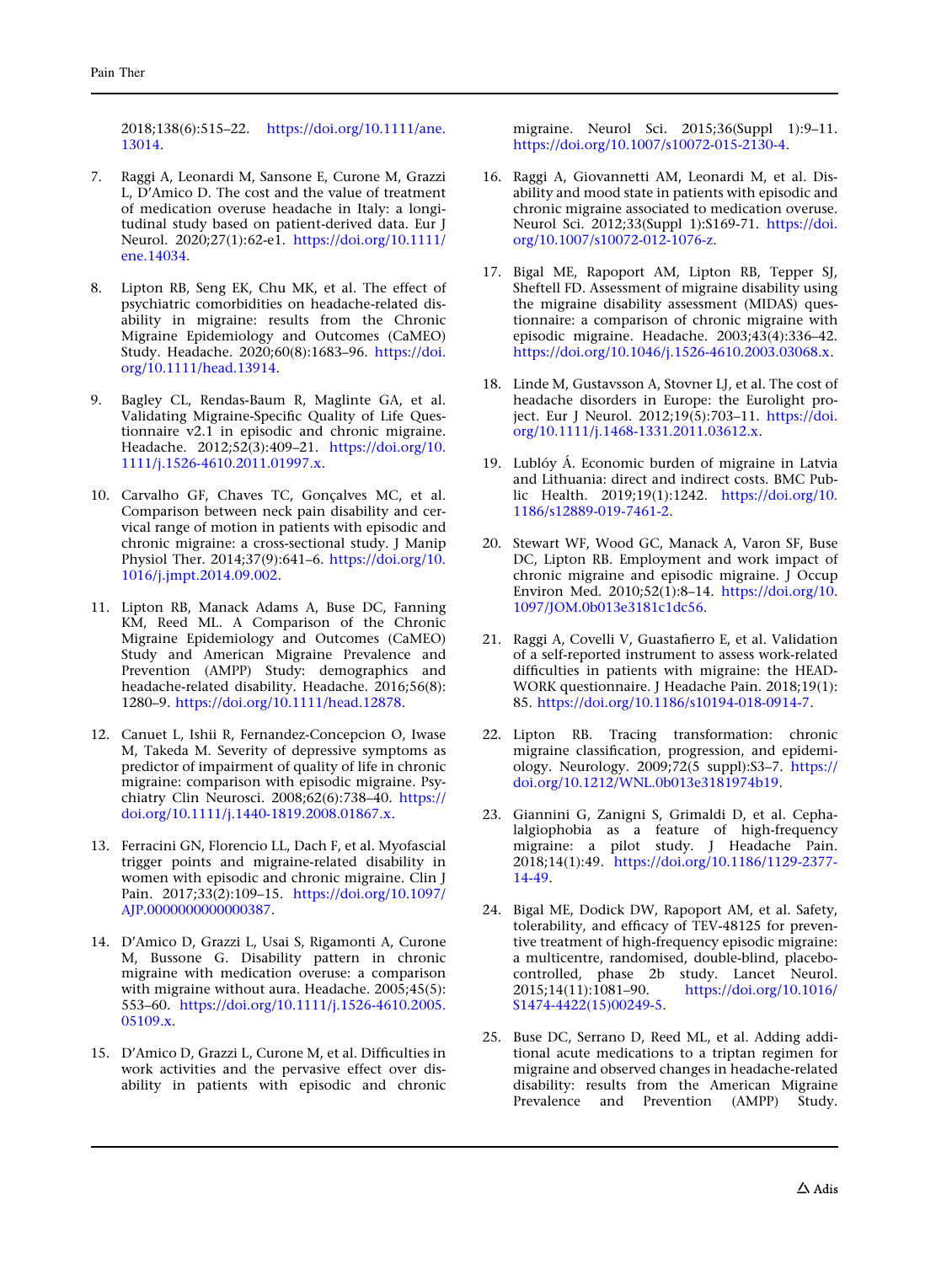<span id="page-7-0"></span>Headache. 2015;55(6):825–39. [https://doi.org/10.](https://doi.org/10.1111/head.12556) [1111/head.12556.](https://doi.org/10.1111/head.12556)

- 26. Chalmer MA, Hansen TF, Lebedeva ER, Dodick DW, Lipton RB, Olesen J. Proposed new diagnostic criteria for chronic migraine. Cephalalgia. 2020;40(4): 399–406. [https://doi.org/10.1177/](https://doi.org/10.1177/0333102419877171) [0333102419877171.](https://doi.org/10.1177/0333102419877171)
- 27. Ishii R, Schwedt TJ, Dumkrieger G, et al. Chronic versus episodic migraine: the 15-day threshold does not adequately reflect substantial differences in disability across the full spectrum of headache frequency. Headache. 2021;61:992–1003. [https://doi.](https://doi.org/10.1111/head.14154) [org/10.1111/head.14154](https://doi.org/10.1111/head.14154).
- 28. Stewart WF, Lipton RB, Kolodner KB, Sawyer J, Lee C, Liberman JN. Validity of the Migraine Disability Assessment (MIDAS) score in comparison to a diarybased measure in a population sample of migraine sufferers. Pain. 2000;88(1):41–52. [https://doi.org/](https://doi.org/10.1016/S0304-3959(00)00305-5) [10.1016/S0304-3959\(00\)00305-5](https://doi.org/10.1016/S0304-3959(00)00305-5).
- 29. Raggi A, Grazzi L, Grignani E, et al. The use of MIDAS in patients with chronic migraine and medication-overuse headache: should we trust it? Neurol Sci. 2018;39(Suppl 1):125–7. [https://doi.org/](https://doi.org/10.1007/s10072-018-3373-7) [10.1007/s10072-018-3373-7.](https://doi.org/10.1007/s10072-018-3373-7)
- 30. Caponnetto V, Deodato M, Robotti M, et al. Comorbidities of primary headache disorders: a literature review with meta-analysis. J Headache Pain. 2021;22(1):71. [https://doi.org/10.1186/](https://doi.org/10.1186/s10194-021-01281-z) [s10194-021-01281-z](https://doi.org/10.1186/s10194-021-01281-z).
- 31. Leonardi M, Raggi A. A narrative review on the burden of migraine: when the burden is the impact on people's life. J Headache Pain. 2019;20(1):41. [https://doi.org/10.1186/s10194-019-0993-0.](https://doi.org/10.1186/s10194-019-0993-0)
- 32. Kosinski M, Bayliss MS, Bjorner JB, et al. A six-item short-form survey for measuring headache impact: the HIT-6. Qual Life Res. 2003;12:963–74. [https://](https://doi.org/10.1023/a:1026119331193) [doi.org/10.1023/a:1026119331193](https://doi.org/10.1023/a:1026119331193).
- 33. D'Amico D, Tepper SJ, Guastafierro E, et al. Mapping assessments instruments for headache disorders against the ICF biopsychosocial model of health and disability. Int J Environ Res Public Health. 2020;18(1):246. [https://doi.org/10.3390/](https://doi.org/10.3390/ijerph18010246) [ijerph18010246](https://doi.org/10.3390/ijerph18010246).
- 34. Serrano D, Lipton RB, Scher AI, et al. Fluctuations in episodic and chronic migraine status over the course of 1 year: implications for diagnosis, treatment and clinical trial design. J Headache Pain. 2017;18:101. [https://doi.org/10.1186/s10194-017-](https://doi.org/10.1186/s10194-017-0787-1) [0787-1](https://doi.org/10.1186/s10194-017-0787-1).
- 35. Vandenbussche N, Laterza D, Lisicki M, et al. Medication-overuse headache: a widely recognized entity amidst ongoing debate. J Headache Pain.

2018;19:50. [https://doi.org/10.1186/s10194-018-](https://doi.org/10.1186/s10194-018-0875-x) [0875-x](https://doi.org/10.1186/s10194-018-0875-x).

- 36. Katsarava Z, Limmroth V, Finke M, Diener HC, Fritsche G. Rates and predictors for relapse in medication overuse headache: a 1-year prospective study. Neurology. 2003;60:1682–3. [https://doi.org/](https://doi.org/10.1212/01.wnl.0000063322.14078.90) [10.1212/01.wnl.0000063322.14078.90](https://doi.org/10.1212/01.wnl.0000063322.14078.90).
- 37. Blumenfeld A, Schim J, Brower J. Pure tension-type headache versus tension-type headache in the migraineur. Curr Pain Headache Rep. 2010;14: 465–9. [https://doi.org/10.1007/s11916-010-0147-1.](https://doi.org/10.1007/s11916-010-0147-1)
- 38. Olesen J, Burstein R, Ashina M, Tfelt-Hansen P. Origin of pain in migraine: evidence for peripheral sensitisation. Lancet Neurol. 2009;8:679–90. [https://doi.org/10.1016/S1474-4422\(09\)70090-0.](https://doi.org/10.1016/S1474-4422(09)70090-0)
- 39. May A, Schulte LH. Chronic migraine: risk factors, mechanisms and treatment. Nat Rev Neurol. 2016;12:455–64. [https://doi.org/10.1038/nrneurol.](https://doi.org/10.1038/nrneurol.2016.93) [2016.93.](https://doi.org/10.1038/nrneurol.2016.93)
- 40. Sacco S, Bendtsen L, Ashina M, et al. European headache federation guideline on the use of monoclonal antibodies acting on the calcitonin gene related peptide or its receptor for migraine prevention. J Headache Pain. 2019;20(1):6. [https://doi.](https://doi.org/10.1186/s10194-018-0955-y) [org/10.1186/s10194-018-0955-y](https://doi.org/10.1186/s10194-018-0955-y).
- 41. Caronna E, Gallardo VJ, Alpuente A, Torres-Ferrus M, Pozo-Rosich P. Anti-CGRP monoclonal antibodies in chronic migraine with medication overuse: real-life effectiveness and predictors of response at 6 months. J Headache Pain. 2021;22(1): 120. [https://doi.org/10.1186/s10194-021-01328-1.](https://doi.org/10.1186/s10194-021-01328-1)
- 42. Arca K, Reynolds J, Sands KA, Shiue HJ. Calcitonin gene-related peptide antagonists for the prevention of migraine: highlights from pivotal studies and the clinical relevance of this new drug class. Ann Pharmacother. 2020;54(8):795–803. [https://doi.](https://doi.org/10.1177/1060028020903417) [org/10.1177/1060028020903417.](https://doi.org/10.1177/1060028020903417)
- 43. Chen YY, Ye XQ, Tang TC, She TW, Chen M, Zheng H. Calcitonin gene-related peptide monoclonal antibodies versus botulinum neurotoxin a in the preventive treatment of chronic migraine: an adjusted indirect treatment comparison metaanalysis. Front Pharmacol. 2021;12: 671845. [https://doi.org/10.3389/fphar.2021.671845.](https://doi.org/10.3389/fphar.2021.671845)
- 44. Vandervorst F, Van Deun L, Van Dycke A, et al. CGRP monoclonal antibodies in migraine: an efficacy and tolerability comparison with standard prophylactic drugs. J Headache Pain. 2021;22(1): 128. [https://doi.org/10.1186/s10194-021-01335-2.](https://doi.org/10.1186/s10194-021-01335-2)
- 45. Reuter U, Ehrlich M, Gendolla A, et al. Erenumab versus topiramate for the prevention of migraine—a randomised, double-blind, active-controlled phase